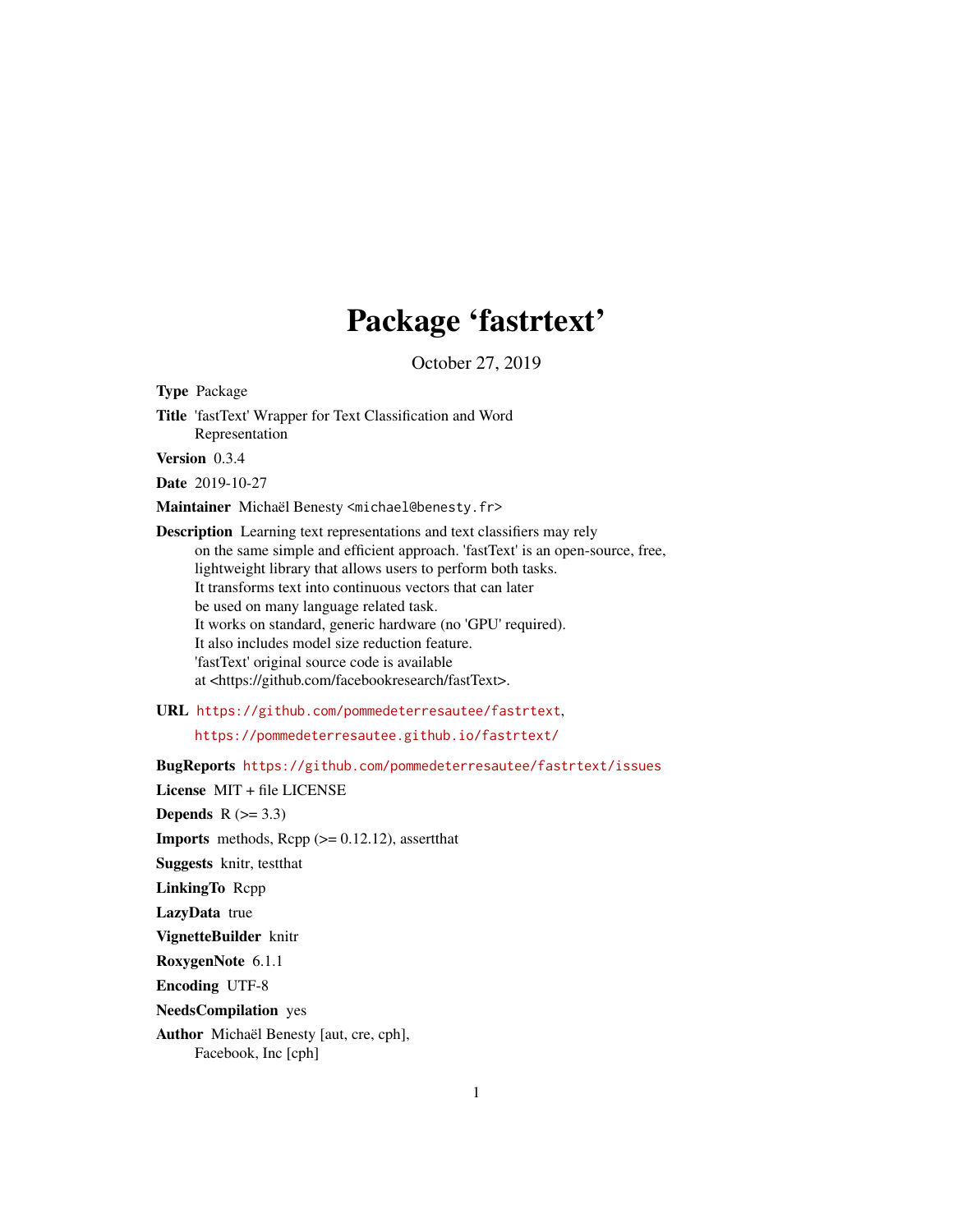<span id="page-1-0"></span>Repository CRAN Date/Publication 2019-10-27 16:20:02 UTC

## R topics documented:

|       |                                                                                                                                       | - 5                       |
|-------|---------------------------------------------------------------------------------------------------------------------------------------|---------------------------|
|       |                                                                                                                                       |                           |
|       |                                                                                                                                       | $\overline{\phantom{0}}8$ |
|       |                                                                                                                                       |                           |
|       |                                                                                                                                       |                           |
|       |                                                                                                                                       |                           |
|       |                                                                                                                                       |                           |
|       |                                                                                                                                       |                           |
|       | get_sentence_representation $\ldots \ldots \ldots \ldots \ldots \ldots \ldots \ldots \ldots \ldots \ldots \ldots 12$                  |                           |
|       |                                                                                                                                       |                           |
|       |                                                                                                                                       |                           |
|       |                                                                                                                                       |                           |
|       |                                                                                                                                       |                           |
|       |                                                                                                                                       |                           |
|       | $predict. Rep_ fastttext \dots \dots \dots \dots \dots \dots \dots \dots \dots \dots \dots \dots \dots \dots \dots \dots \dots \dots$ |                           |
|       |                                                                                                                                       |                           |
|       |                                                                                                                                       |                           |
|       |                                                                                                                                       |                           |
|       |                                                                                                                                       |                           |
|       |                                                                                                                                       |                           |
| Index |                                                                                                                                       | 21                        |

add\_prefix *Add a prefix to each word*

#### Description

Add a custom prefix to each word of a a line to create different spaces. Code in C++ (efficient).

#### Usage

add\_prefix(texts, prefix)

#### Arguments

| texts  | a character containing the original text                                            |
|--------|-------------------------------------------------------------------------------------|
| prefix | unit character containing the prefix to add (length $== 1$ ) or character with same |
|        | length than texts                                                                   |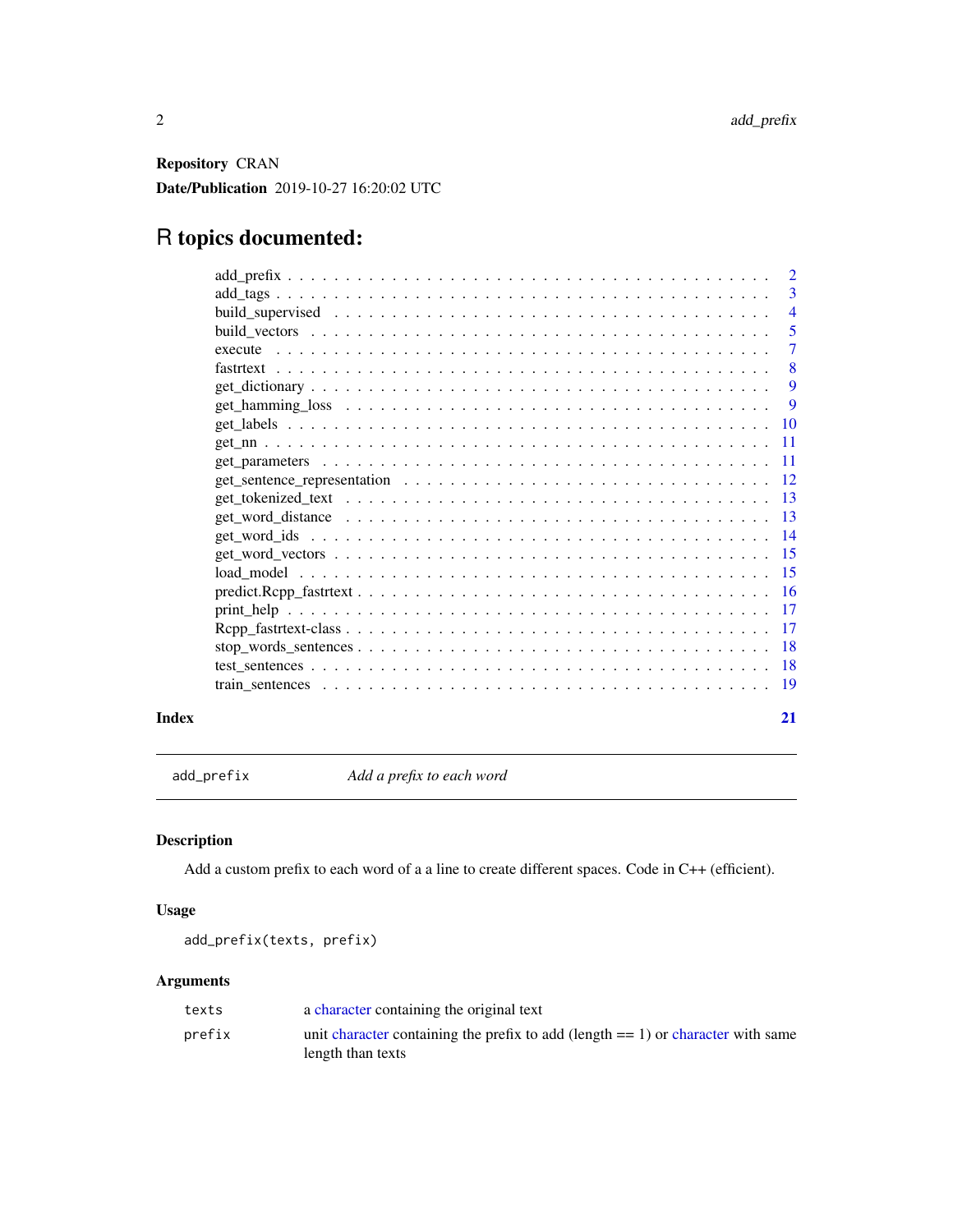#### <span id="page-2-0"></span>add\_tags 3

#### Value

[character](#page-0-0) with prefixed words.

#### Examples

```
add\_prefix(c("this is a test", "this is another test"), "#")
```
add\_tags *Add tags to documents*

#### Description

Add tags in the 'fastText" format. This format is require for the training step. As fastText doesn't support newlines inside documents (as newlines are delimiting documents) this function also ensures that there are absolutely no new lines. By default new lines are replaced by a single space.

#### Usage

```
add\_tags(documents, tags, prefix = "__label__", new_lines = " "
```
#### Arguments

| documents | texts to learn                                                               |
|-----------|------------------------------------------------------------------------------|
| tags      | labels provided as a list or a vector. There can be 1 or more per document.  |
| prefix    | character to add in front of tag (fastText format)                           |
| new_lines | Character that replaces new lines $(\n\cdot \n\cdot \n)$ , default is space. |

#### Value

[character](#page-0-0) ready to be written in a file

```
library(fastrtext)
tags < - list(c(1, 5), 0)documents <- c("this is a text", "this is another document")
add_tags(documents = documents, tags = tags)
```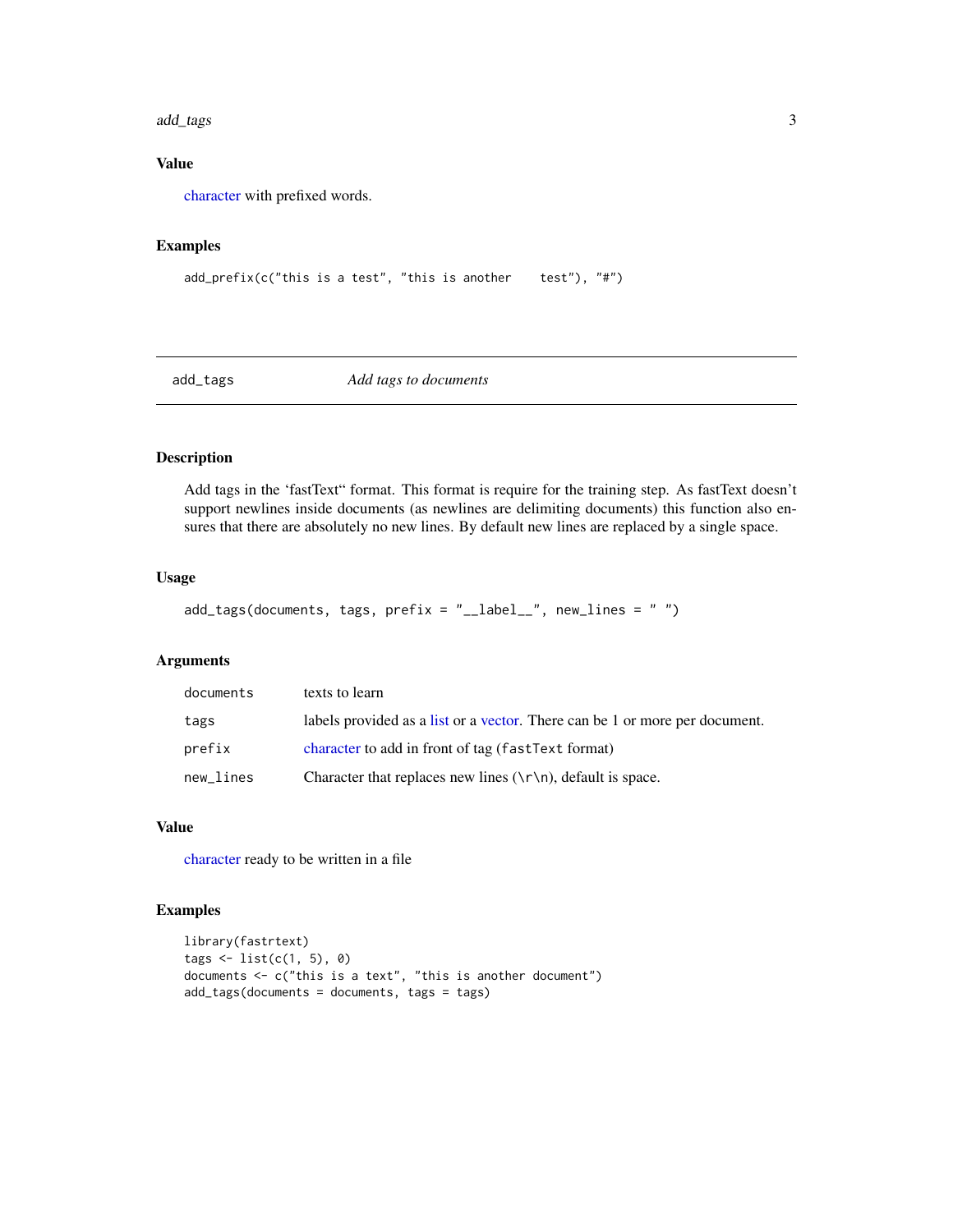<span id="page-3-0"></span>

Trains a supervised model, following the method layed out in [Bag of Tricks for Efficient Text](https://arxiv.org/abs/1607.01759) [Classification](https://arxiv.org/abs/1607.01759) using the [fasttext](https://fasttext.cc/) implementation.

See [FastText text classification tutorial](https://fasttext.cc/docs/en/supervised-tutorial.html) for more information on training supervised models using fasttext.

#### Usage

```
build_supervised(documents, targets, model_path, lr = 0.05, dim = 100,
 ws = 5, epoch = 5, minCount = 5, minCountLabel = 0, neg = 5,
 wordNgrams = 1, loss = c("ns", "hs", "softmax", "ova", "one-vs-all"),
 bucket = 2e+06, minn = 3, maxn = 6, thread = 12,
  lrUpdateRate = 100, t = 1e-04, label = "__label__", verbose = 2,
 pretrainedVectors = NULL)
```
#### Arguments

| documents     | character vector of documents used for training                                                                                                                                           |
|---------------|-------------------------------------------------------------------------------------------------------------------------------------------------------------------------------------------|
| targets       | vector of targets/catagory of each document. Must have same length as documents<br>and be coercable to character                                                                          |
| model_path    | Name of output file without file extension.                                                                                                                                               |
| lr            | learning rate                                                                                                                                                                             |
| dim           | size of word vectors                                                                                                                                                                      |
| WS            | size of the context window                                                                                                                                                                |
| epoch         | number of epochs                                                                                                                                                                          |
| minCount      | minimal number of word occurences                                                                                                                                                         |
| minCountLabel | minimal number of label occurences                                                                                                                                                        |
| neg           | number of negatives sampled                                                                                                                                                               |
| wordNgrams    | max length of word ngram                                                                                                                                                                  |
| loss          | $= c('softmax', 'ns', 'hs', 'ova'),$ loss function ns, hs, softmax, one Vs all. one<br>Vs all loss is usefull for multi class when you need to apply a threshold for each<br>class score. |
| bucket        | number of buckets                                                                                                                                                                         |
| minn          | min length of char ngram                                                                                                                                                                  |
| maxn          | max length of char ngram                                                                                                                                                                  |
| thread        | number of threads                                                                                                                                                                         |
| lrUpdateRate  | change the rate of updates for the learning rate                                                                                                                                          |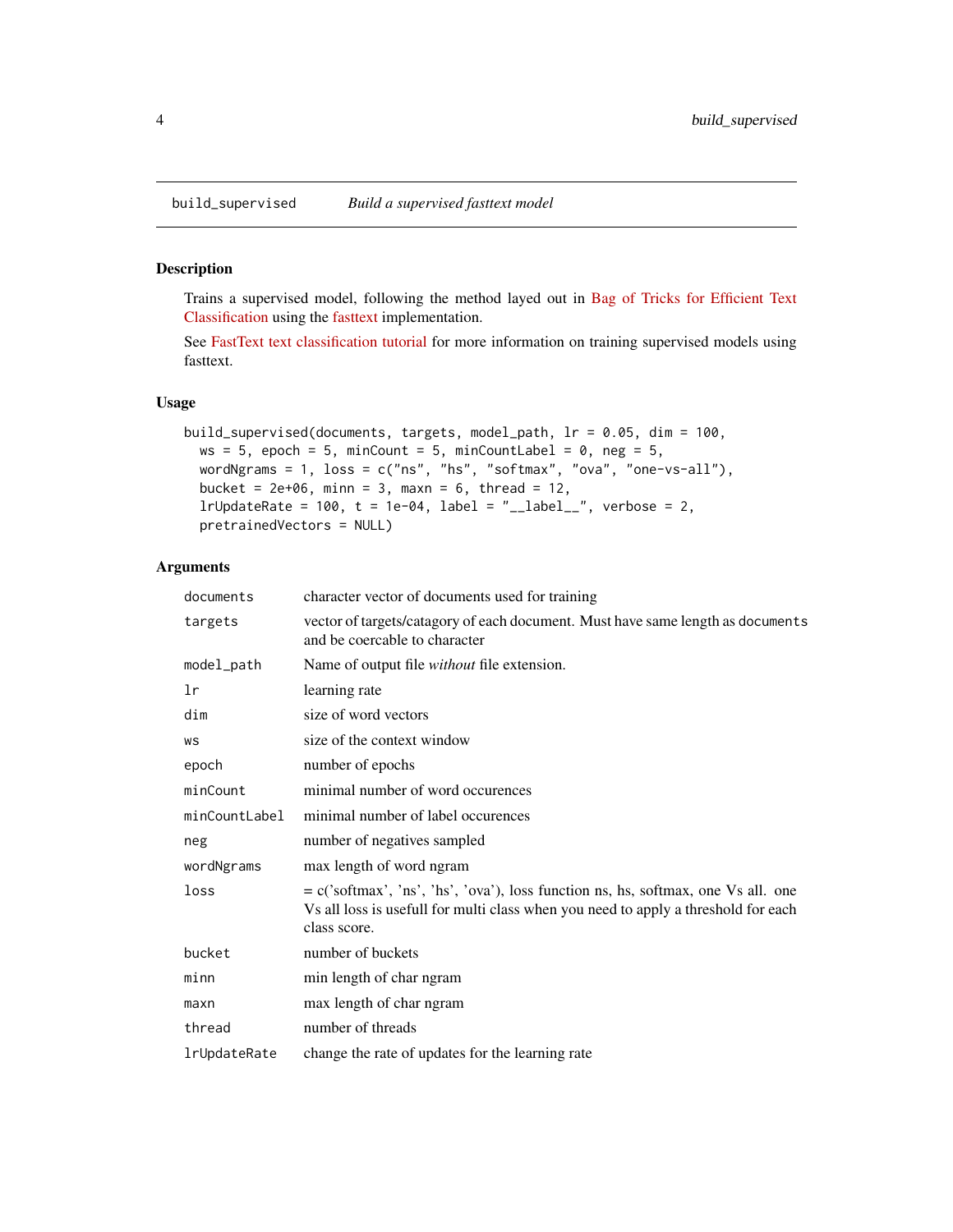<span id="page-4-0"></span>

| t                 | sampling threshold                                                                                 |  |
|-------------------|----------------------------------------------------------------------------------------------------|--|
| label             | text string, labels prefix. Default is "label"                                                     |  |
| verbose           | verbosity level                                                                                    |  |
| pretrainedVectors |                                                                                                    |  |
|                   | path to pretrained word vectors for supervised learning. Leave empty for no<br>pretrained vectors. |  |

#### Value

path to new model file as a character

#### Examples

```
## Not run:
library(fastrtext)
model_file <- build_supervised(documents = train_sentences[["text"]],
                               targets =train_sentences[["class.text"]],
                               model_path = 'my_model',
                               dim = 20, lr = 1, epoch = 20, wordNgrams = 2)
model <- load_model(model_file)
predictions <- predict(model, test_sentences[["text"]])
mean(sapply(predictions, names) == test_sentences[["class.text"]])
# ~0.8
## End(Not run)
```
build\_vectors *Build fasttext vectors*

#### **Description**

Trains a fasttext vector/unsupervised model following method described in [Enriching Word Vectors](https://arxiv.org/abs/1607.04606) [with Subword Information](https://arxiv.org/abs/1607.04606) using the [fasttext](https://fasttext.cc/) implementation.

See [FastText word representation tutorial](https://fasttext.cc/docs/en/unsupervised-tutorial.html) for more information on training unsupervised models using fasttext.

#### Usage

```
build_vectors(documents, model_path, modeltype = c("skipgram", "cbow"),
 bucket = 2e+06, dim = 100, epoch = 5, label = "__label__",
  loss = c("ns", "hs", "softmax", "ova", "one-vs-all"), lr = 0.05,lrUpdateRate = 100, maxn = 6, minCount = 5, minn = 3, neg = 5,
  t = 1e-04, thread = 12, verbose = 2, wordNgrams = 1, ws = 5)
```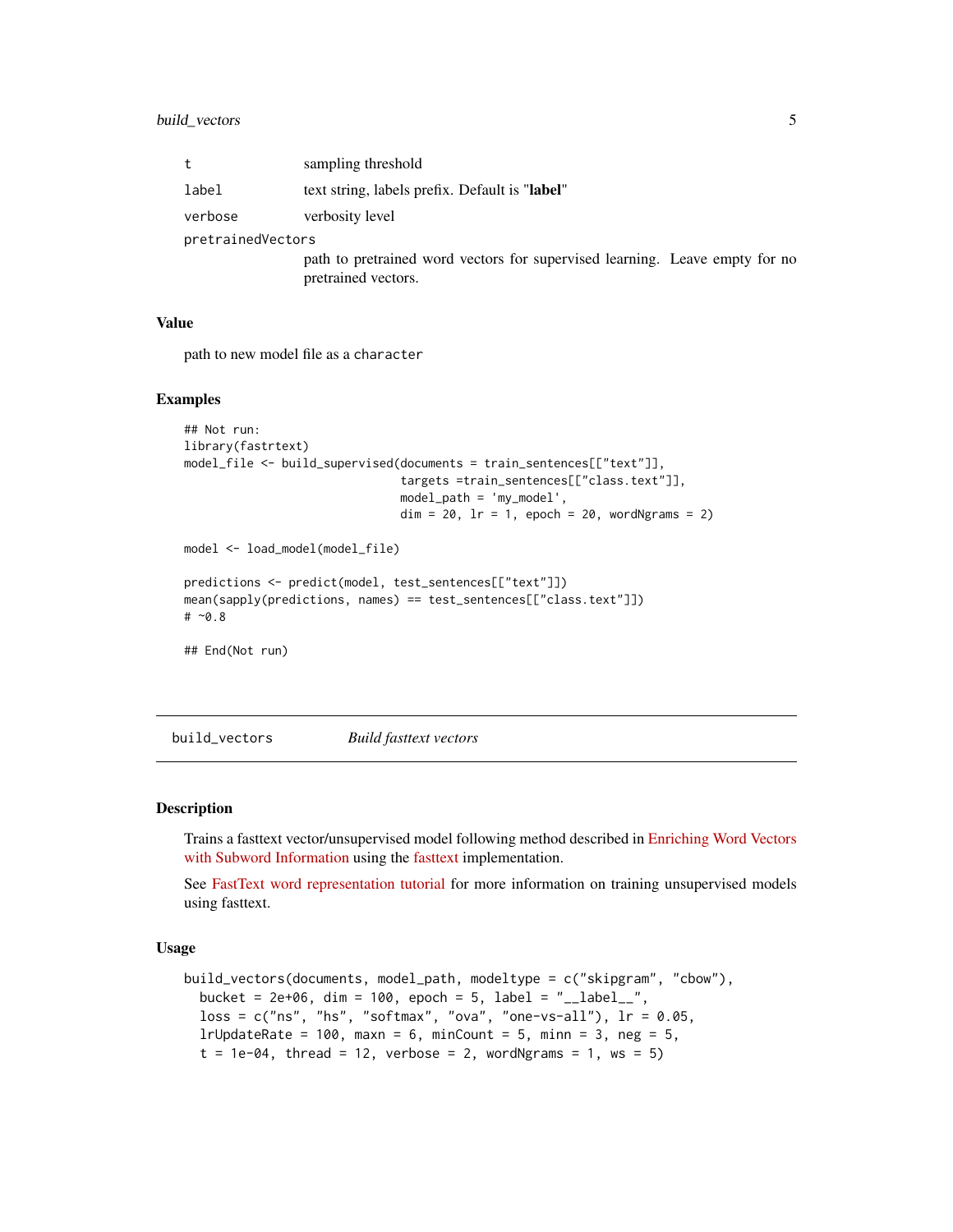#### Arguments

| documents        | character vector of documents used for training                       |
|------------------|-----------------------------------------------------------------------|
| model_path       | Name of output file without file extension.                           |
| modeltype        | Should training be done using skipgram or cbow? Defaults to skipgram. |
| bucket           | number of buckets                                                     |
| dim              | size of word vectors                                                  |
| epoch            | number of epochs                                                      |
| label            | text string, labels prefix. Default is "label"                        |
| loss             | loss function ns, hs, softmax                                         |
| lr               | learning rate                                                         |
| lrUpdateRate     | change the rate of updates for the learning rate                      |
| max <sub>n</sub> | max length of char ngram                                              |
| minCount         | minimal number of word occurences                                     |
| minn             | min length of char ngram                                              |
| neg              | number of negatives sampled                                           |
| t                | sampling threshold                                                    |
| thread           | number of threads                                                     |
| verbose          | verbosity level                                                       |
| wordNgrams       | max length of word ngram                                              |
| WS               | size of the context window                                            |

#### Value

path to model file, as character

### Examples

```
## Not run:
library(fastrtext)
text <- train_sentences
model_file <- build_vectors(text[['text']], 'my_model')
model <- load_model(model_file)
```
## End(Not run)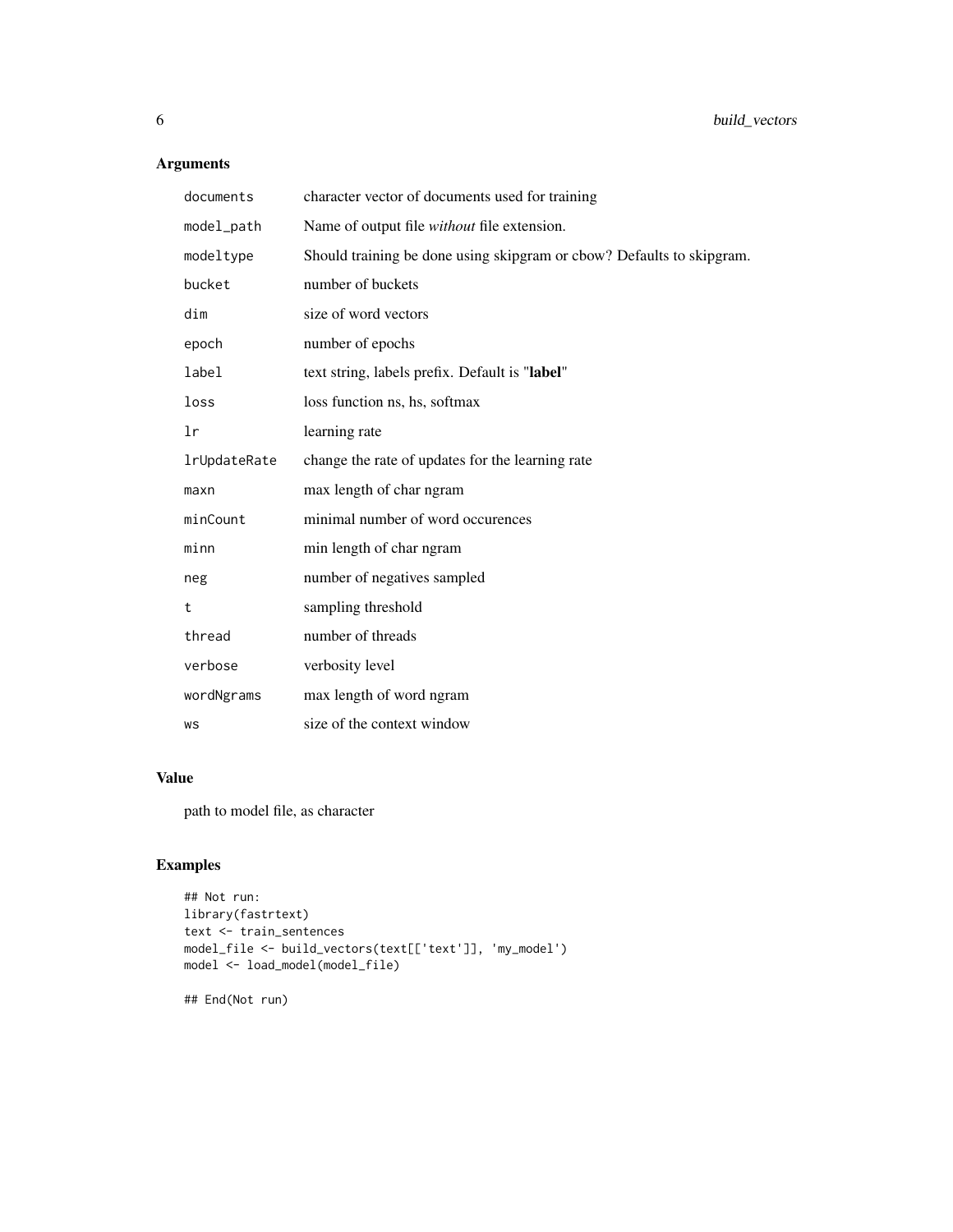<span id="page-6-1"></span><span id="page-6-0"></span>

Use the same commands than the one to use for the command line.

#### Usage

execute(commands)

#### Arguments

commands [character](#page-0-0) of commands

```
## Not run:
# Supervised learning example
library(fastrtext)
data("train_sentences")
data("test_sentences")
# prepare data
tmp_file_model <- tempfile()
train_labels <- paste0("__label__", train_sentences[,"class.text"])
train_texts <- tolower(train_sentences[,"text"])
train_to_write <- paste(train_labels, train_texts)
train_tmp_file_txt <- tempfile()
writeLines(text = train_to_write, con = train_tmp_file_txt)
test_labels <- paste0("__label__", test_sentences[,"class.text"])
test_texts <- tolower(test_sentences[,"text"])
test_to_write <- paste(test_labels, test_texts)
# learn model
execute(commands = c("supervised", "-input", train_tmp_file_txt,
                     "-output", tmp_file_model, "-dim", 20, "-lr", 1,
                     "-epoch", 20, "-wordNgrams", 2, "-verbose", 1))
model <- load_model(tmp_file_model)
predict(model, sentences = test_sentences[1, "text"])
# Unsupervised learning example
library(fastrtext)
data("train_sentences")
data("test_sentences")
```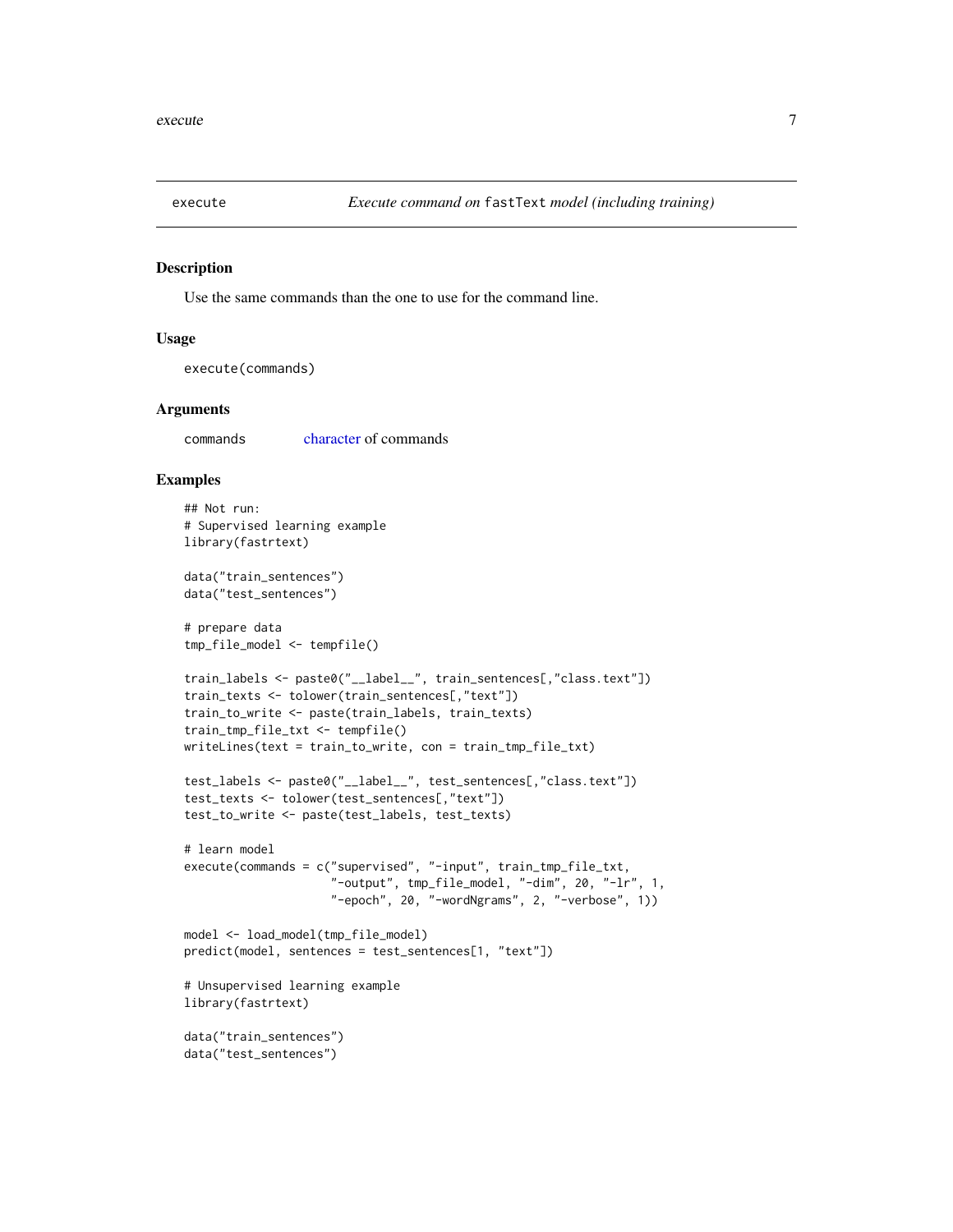```
8 fastrtext
```

```
texts <- tolower(train_sentences[,"text"])
tmp_file_txt <- tempfile()
tmp_file_model <- tempfile()
writeLines(text = texts, con = tmp_file_txt)
execute(commands = c("skipgram", "-input", tmp_file_txt, "-output", tmp_file_model, "-verbose", 1))
model <- load_model(tmp_file_model)
dict <- get_dictionary(model)
get_word_vectors(model, head(dict, 5))
## End(Not run)
```
fastrtext *fastrtext: 'fastText' Wrapper for Text Classification and Word Representation*

#### Description

Learning text representations and text classifiers may rely on the same simple and efficient approach. 'fastText' is an open-source, free, lightweight library that allows users to perform both tasks. It transforms text into continuous vectors that can later be used on many language related task. It works on standard, generic hardware (no 'GPU' required). It also includes model size reduction feature. 'fastText' original source code is available at <https://github.com/facebookresearch/fastText>.

#### Author(s)

Maintainer: Michaël Benesty <michael@benesty.fr> [copyright holder]

Other contributors:

• Facebook, Inc <bojanowski@fb.com> [copyright holder]

### See Also

Useful links:

- <https://github.com/pommedeterresautee/fastrtext>
- <https://pommedeterresautee.github.io/fastrtext/>
- Report bugs at <https://github.com/pommedeterresautee/fastrtext/issues>

<span id="page-7-0"></span>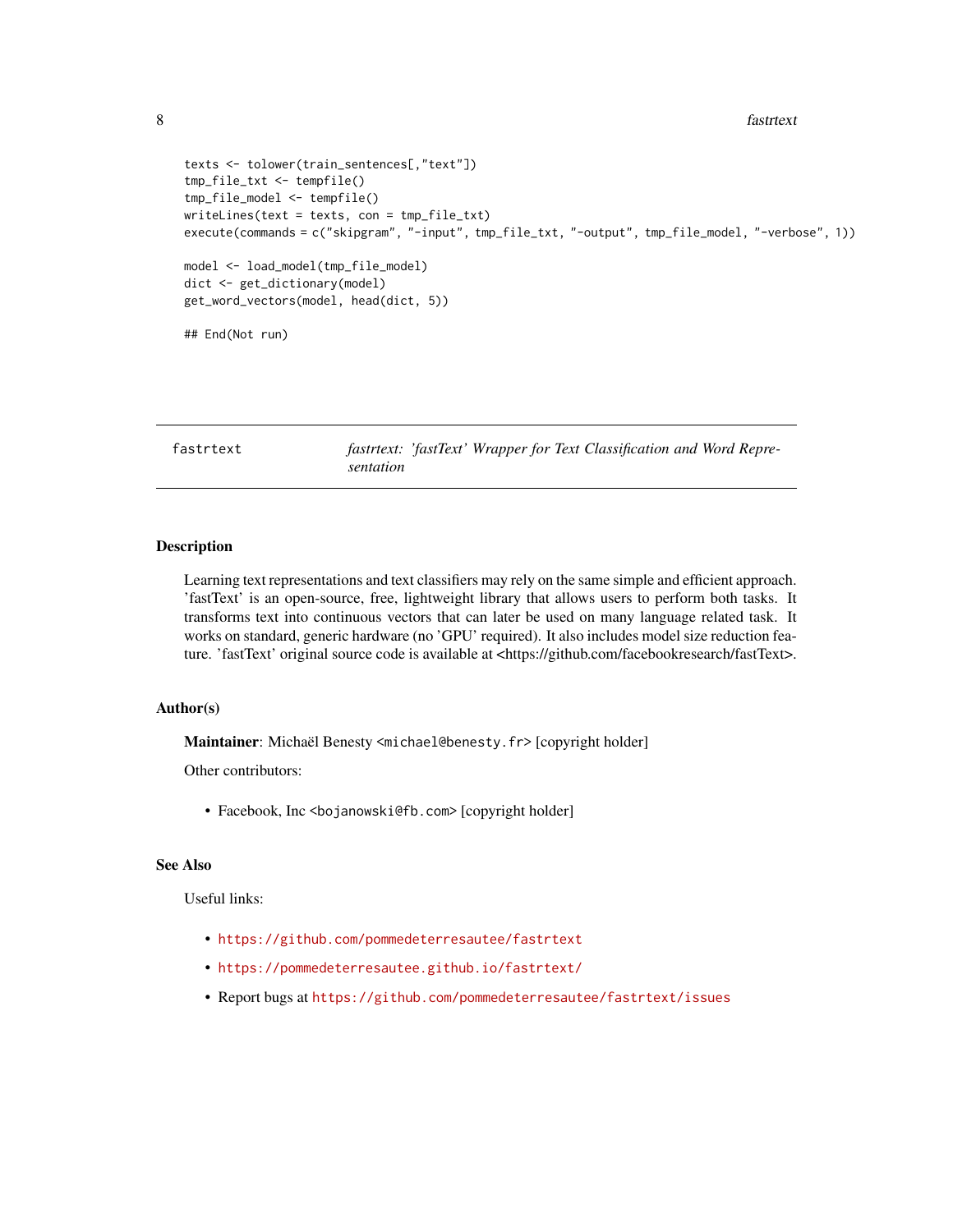<span id="page-8-0"></span>get\_dictionary *Get list of known words*

#### Description

Get a [character](#page-0-0) containing each word seen during training.

#### Usage

```
get_dictionary(model)
```
#### Arguments

model trained fastText model

#### Value

[character](#page-0-0) containing each word

#### Examples

```
library(fastrtext)
model_test_path <- system.file("extdata", "model_classification_test.bin", package = "fastrtext")
model <- load_model(model_test_path)
print(head(get_dictionary(model), 5))
```
get\_hamming\_loss *Hamming loss*

#### Description

Compute the hamming loss. When there is only one category, this measure the accuracy.

#### Usage

```
get_hamming_loss(labels, predictions)
```
#### Arguments

| labels      | list of labels                                                                              |
|-------------|---------------------------------------------------------------------------------------------|
| predictions | list returned by the predict command (including both the probability and the<br>categories) |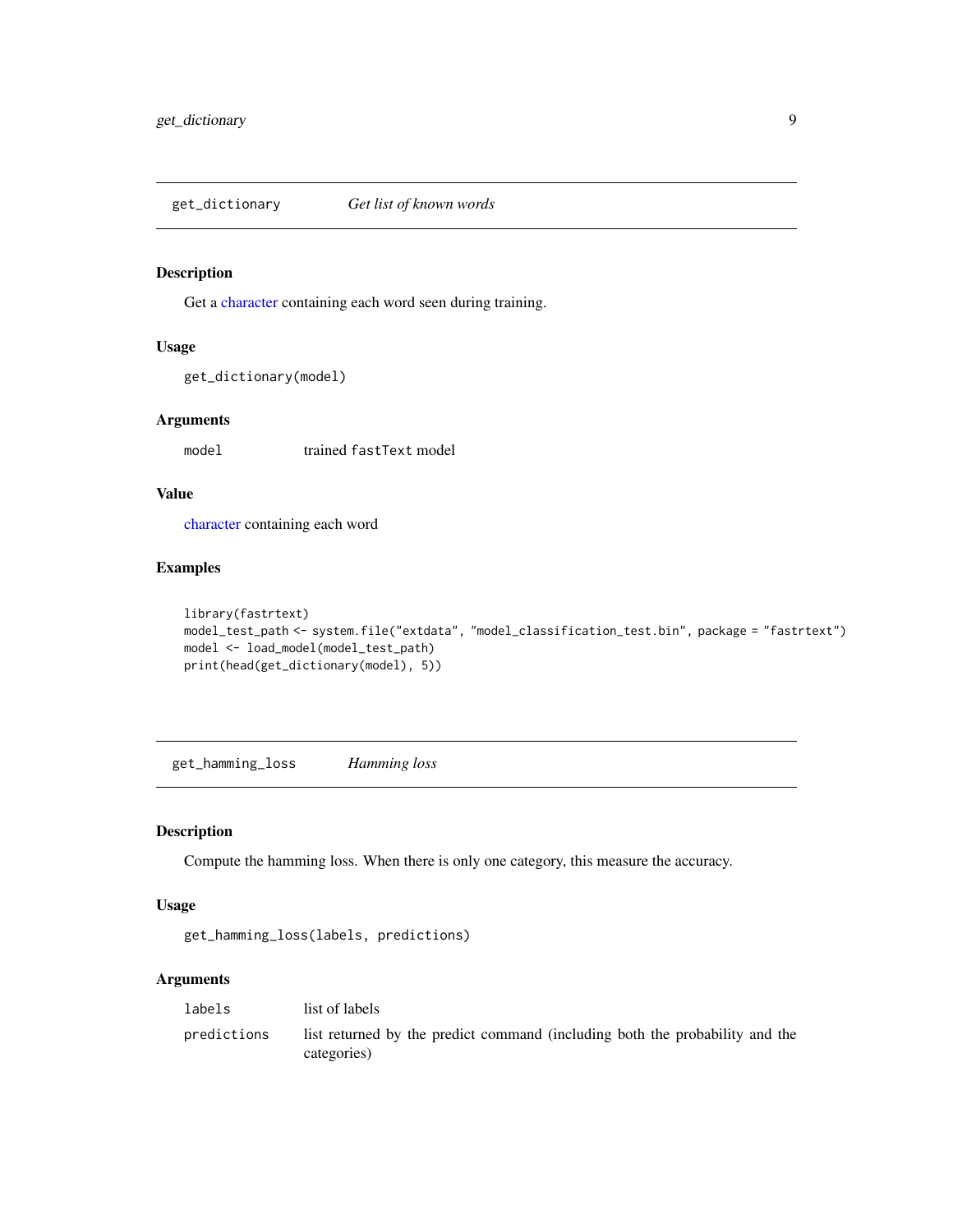#### Value

a scalar with the loss

#### Examples

```
library(fastrtext)
data("test_sentences")
model_test_path <- system.file("extdata", "model_classification_test.bin", package = "fastrtext")
model <- load_model(model_test_path)
sentences <- test_sentences[, "text"]
test_labels <- test_sentences[, "class.text"]
predictions <- predict(model, sentences)
get_hamming_loss(as.list(test_labels), predictions)
```
get\_labels *Get list of labels (supervised model)*

#### Description

Get a [character](#page-0-0) containing each label seen during training.

#### Usage

get\_labels(model)

#### Arguments

model trained fastText model

#### Value

[character](#page-0-0) containing each label

```
library(fastrtext)
model_test_path <- system.file("extdata", "model_classification_test.bin", package = "fastrtext")
model <- load_model(model_test_path)
print(head(get_labels(model), 5))
```
<span id="page-9-0"></span>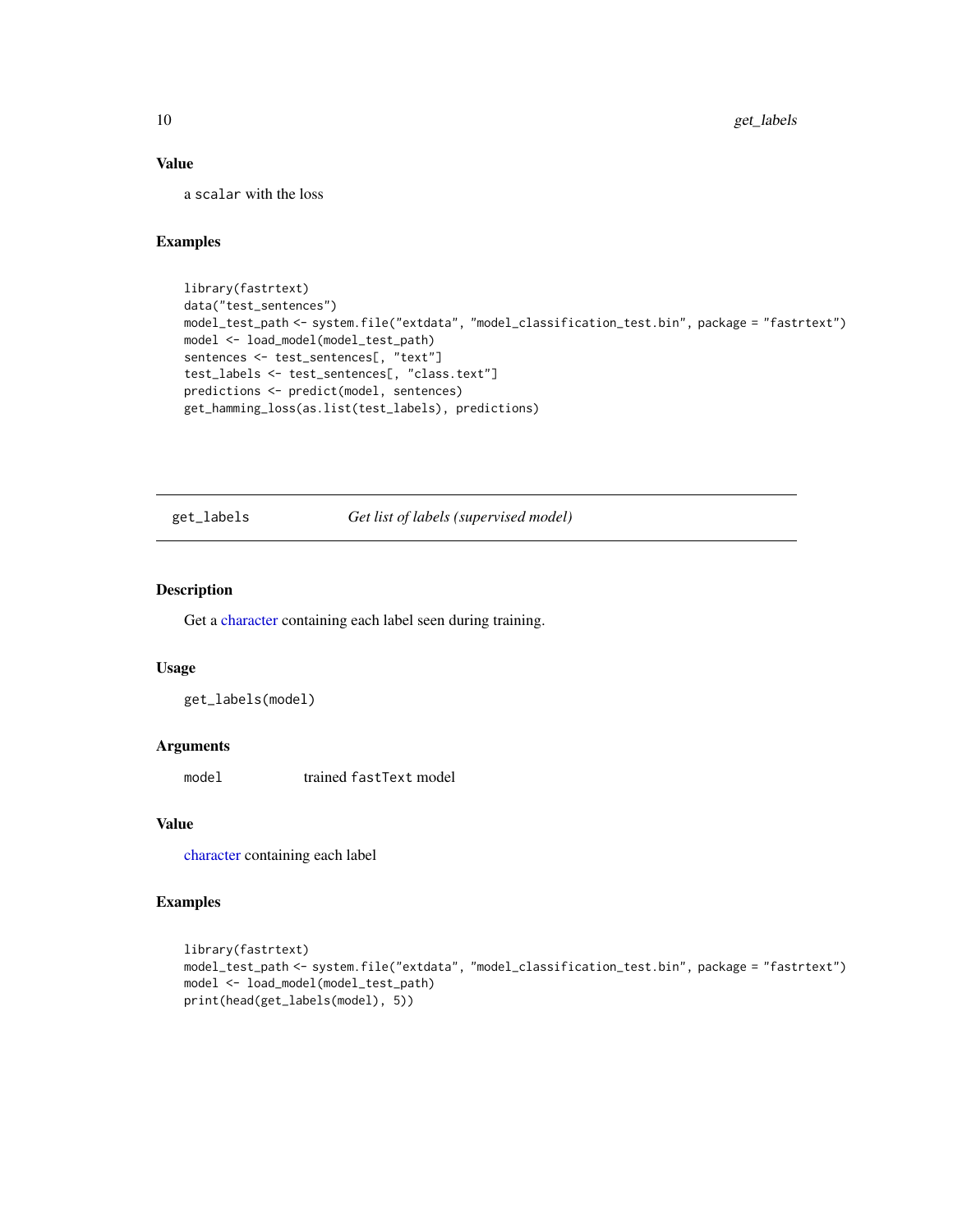<span id="page-10-0"></span>

Find the k words with the smallest distance. First execution can be slow because of precomputation. Search is done linearly, if your model is big you may want to use an approximate neighbour algorithm from other R packages (like RcppAnnoy).

#### Usage

get\_nn(model, word, k)

#### Arguments

| model | trained fast Text model. Null if train a new model. |
|-------|-----------------------------------------------------|
| word  | reference word                                      |
| k     | integer defining the number of results to return    |

#### Value

[numeric](#page-0-0) with distances with [names](#page-0-0) as words

#### Examples

```
library(fastrtext)
model_test_path <- system.file("extdata", "model_unsupervised_test.bin", package = "fastrtext")
model <- load_model(model_test_path)
get_nn(model, "time", 10)
```
get\_parameters *Export hyper parameters*

#### Description

Retrieve hyper parameters used to train the model

#### Usage

```
get_parameters(model)
```
#### Arguments

model trained fastText model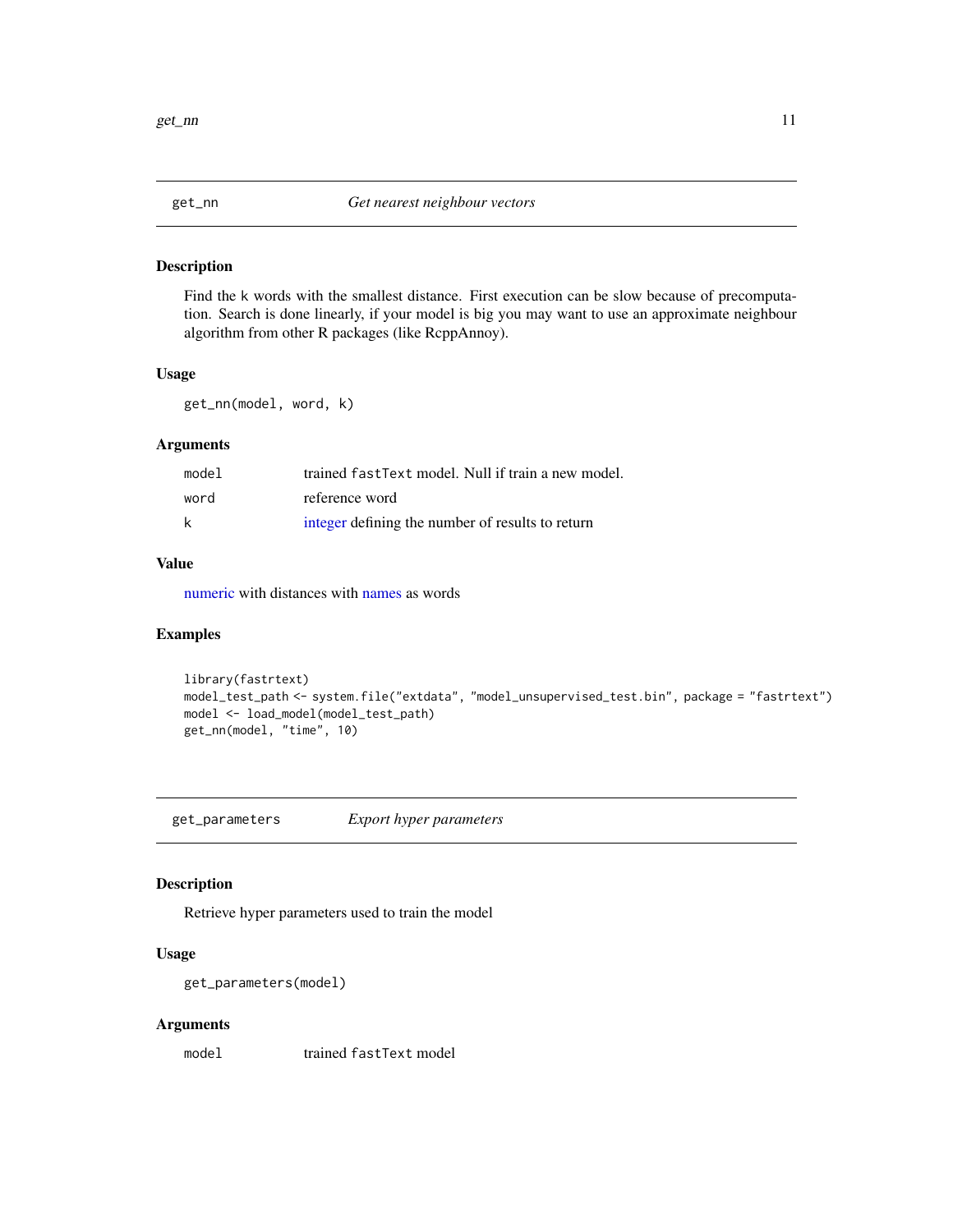#### <span id="page-11-0"></span>Value

[list](#page-0-0) containing each parameter

#### Examples

```
library(fastrtext)
model_test_path <- system.file("extdata", "model_classification_test.bin", package = "fastrtext")
model <- load_model(model_test_path)
print(head(get_parameters(model), 5))
```
get\_sentence\_representation *Get sentence embedding*

#### Description

Sentence is splitted in words (using space characters), and word embeddings are averaged.

#### Usage

```
get_sentence_representation(model, sentences)
```
#### Arguments

| model     | fastText model                     |
|-----------|------------------------------------|
| sentences | character containing the sentences |

```
library(fastrtext)
model_test_path <- system.file("extdata", "model_unsupervised_test.bin", package = "fastrtext")
model <- load_model(model_test_path)
m <- get_sentence_representation(model, "this is a test")
print(m)
```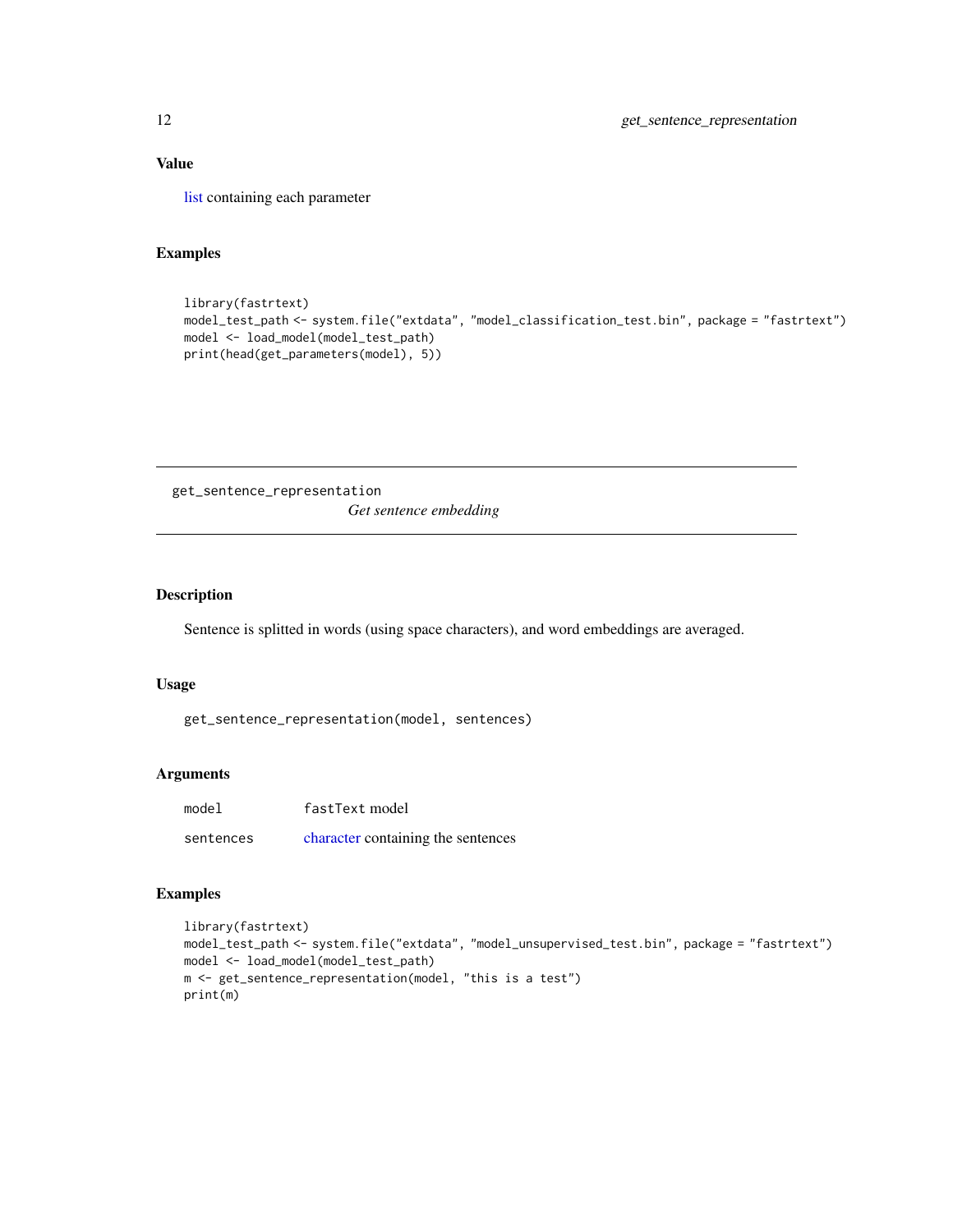<span id="page-12-0"></span>get\_tokenized\_text *Tokenize text*

#### Description

Separate words in a text using space characters

#### Usage

get\_tokenized\_text(model, texts)

#### Arguments

| model | fastText model                       |
|-------|--------------------------------------|
| texts | a character containing the documents |

#### Value

a [list](#page-0-0) of [character](#page-0-0) containing words

#### Examples

```
library(fastrtext)
model_test_path <- system.file("extdata", "model_unsupervised_test.bin", package = "fastrtext")
model <- load_model(model_test_path)
tokens <- get_tokenized_text(model, "this is a test")
print(tokens)
tokens <- get_tokenized_text(model, c("this is a test 1", "this is a second test!"))
print(tokens)
```
get\_word\_distance *Distance between two words*

#### Description

Distance is equal to 1 -cosine

#### Usage

get\_word\_distance(model, w1, w2)

#### Arguments

| model | trained fastText model. Null if train a new model. |
|-------|----------------------------------------------------|
| w1    | first word to compare                              |
| w2    | second word to compare                             |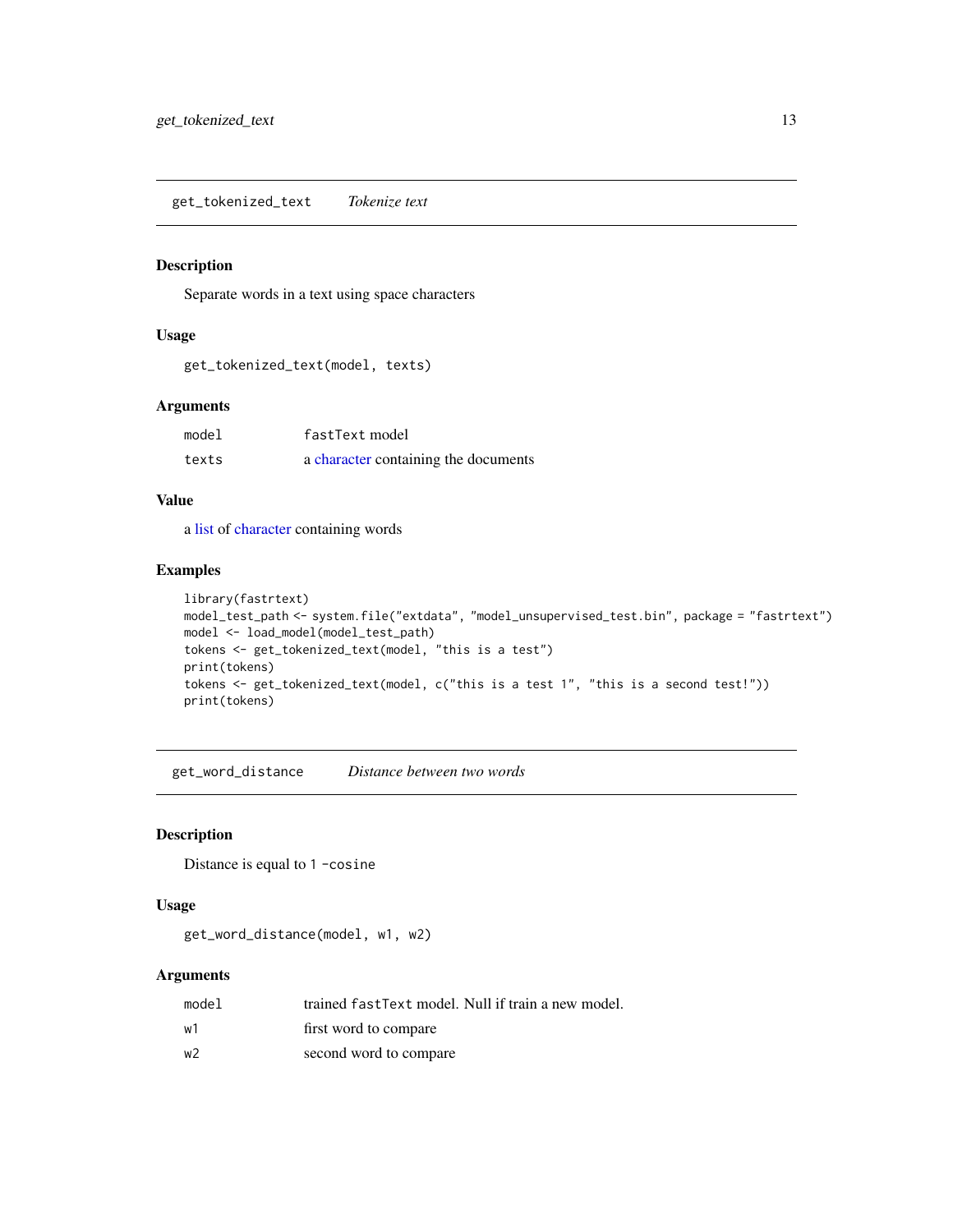#### <span id="page-13-0"></span>Value

a scalar with the distance

#### Examples

```
library(fastrtext)
model_test_path <- system.file("extdata", "model_unsupervised_test.bin", package = "fastrtext")
model <- load_model(model_test_path)
get_word_distance(model, "time", "timing")
```
get\_word\_ids *Retrieve word IDs*

#### Description

Get ID of words in the dictionary

#### Usage

get\_word\_ids(model, words)

#### Arguments

| model | fastText model                             |
|-------|--------------------------------------------|
| words | character containing words to retrieve IDs |

#### Value

[numeric](#page-0-0) of ids

```
library(fastrtext)
model_test_path <- system.file("extdata", "model_unsupervised_test.bin", package = "fastrtext")
model <- load_model(model_test_path)
ids <- get_word_ids(model, c("this", "is", "a", "test"))
# print positions
print(ids)
# retrieve words in the dictionary using the positions retrieved
print(get_dictionary(model)[ids])
```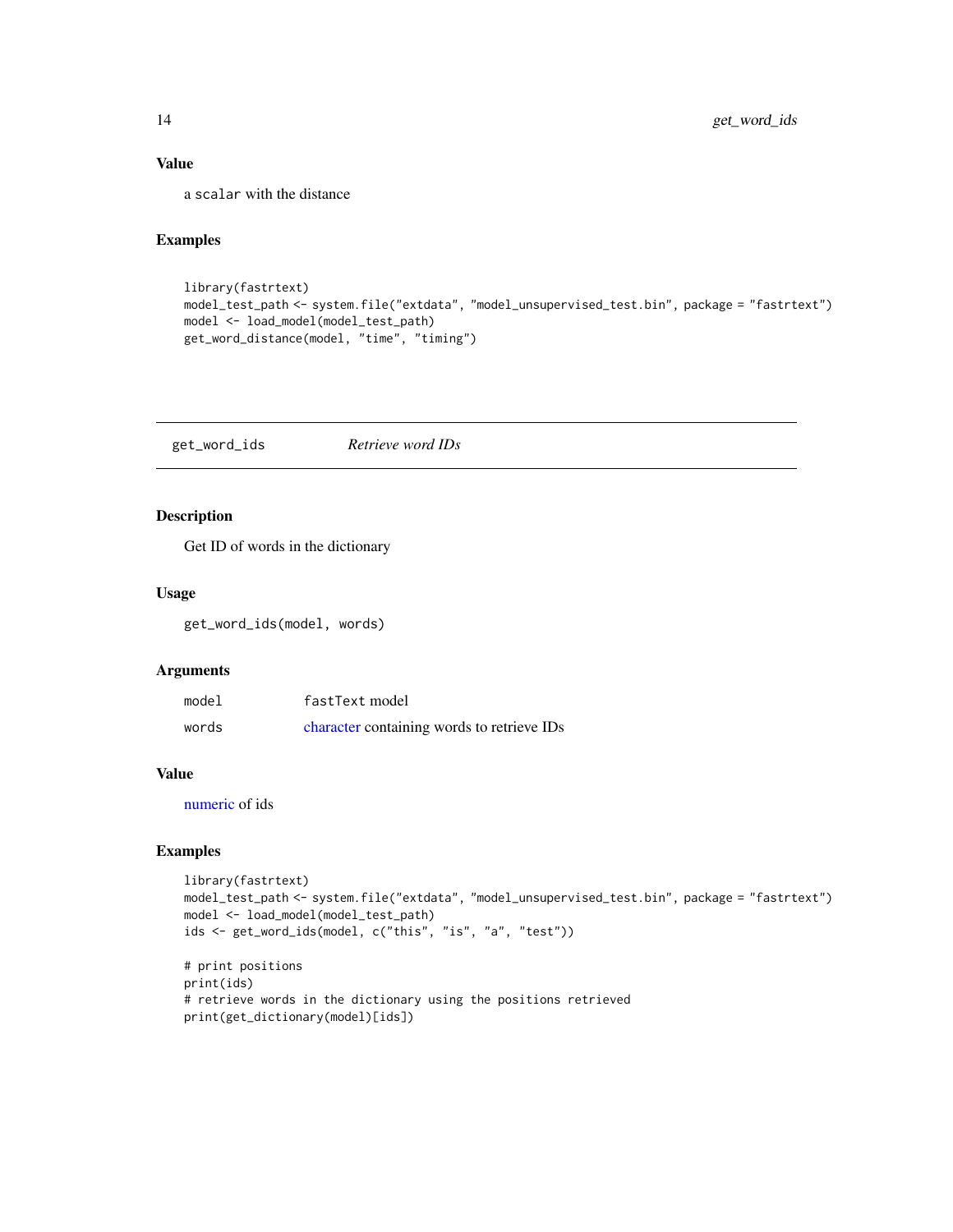<span id="page-14-0"></span>Return the vector representation of provided words (unsupervised training) or provided labels (supervised training).

#### Usage

get\_word\_vectors(model, words = get\_dictionary(model))

#### Arguments

| model | trained fastText model                                              |
|-------|---------------------------------------------------------------------|
| words | character of words. Default: return every word from the dictionary. |

#### Value

[matrix](#page-0-0) containing each word embedding as a row and rownames are populated with word strings.

#### Examples

```
library(fastrtext)
model_test_path <- system.file("extdata", "model_unsupervised_test.bin", package = "fastrtext")
model <- load_model(model_test_path)
get_word_vectors(model, c("introduction", "we"))
```
load\_model *Load an existing fastText trained model*

#### Description

Load and return a pointer to an existing model which will be used in other functions of this package.

#### Usage

```
load_model(path)
```
#### Arguments

path path to the existing model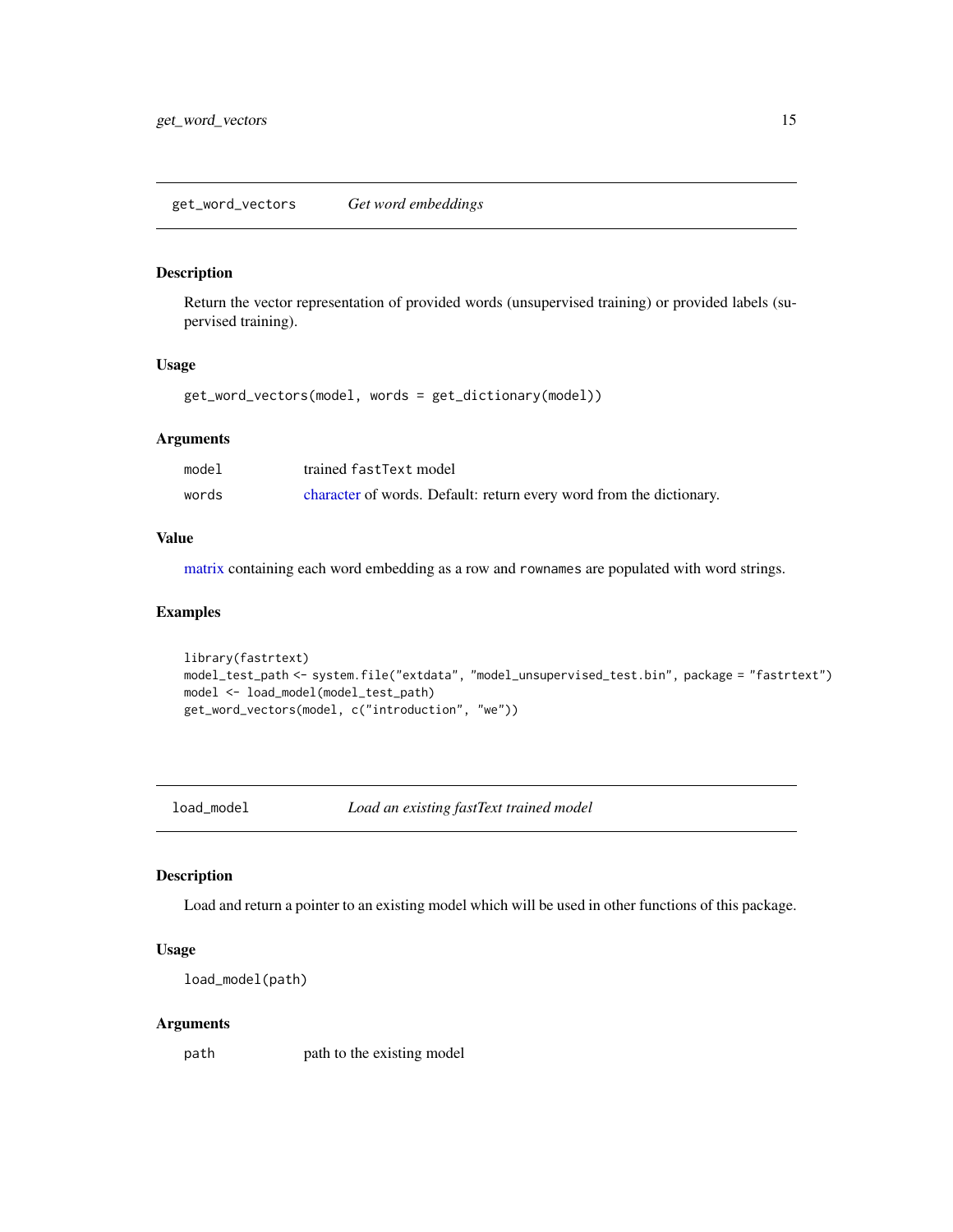#### <span id="page-15-0"></span>Examples

```
library(fastrtext)
model_test_path <- system.file("extdata", "model_classification_test.bin", package = "fastrtext")
model <- load_model(model_test_path)
```
predict.Rcpp\_fastrtext

*Get predictions (for supervised model)*

#### Description

Apply the trained model to new sentences. Average word embeddings and search most similar label vector.

#### Usage

```
## S3 method for class 'Rcpp_fastrtext'
predict(object, sentences, k = 1,simplify = FALSE, unlock_empty_predictions = FALSE, threshold = 0,
  ...)
```
#### Arguments

| object                   | trained fastText model                                                                                                                                                                                     |
|--------------------------|------------------------------------------------------------------------------------------------------------------------------------------------------------------------------------------------------------|
| sentences                | character containing the sentences                                                                                                                                                                         |
| k                        | will return the k most probable labels (default $= 1$ )                                                                                                                                                    |
| simplify                 | when TRUE and $k = 1$ , function return a (flat) numeric instead of a list                                                                                                                                 |
| unlock_empty_predictions |                                                                                                                                                                                                            |
|                          | logical to avoid crash when some predictions are not provided for some sen-<br>tences because all their words have not been seen during training. This parame-<br>ter should only be set to TRUE to debug. |
| threshold                | used to limit number of words used. (optional; 0.0 by default)                                                                                                                                             |
| $\ddots$                 | not used                                                                                                                                                                                                   |

#### Value

[list](#page-0-0) containing for each sentence the probability to be associated with k labels.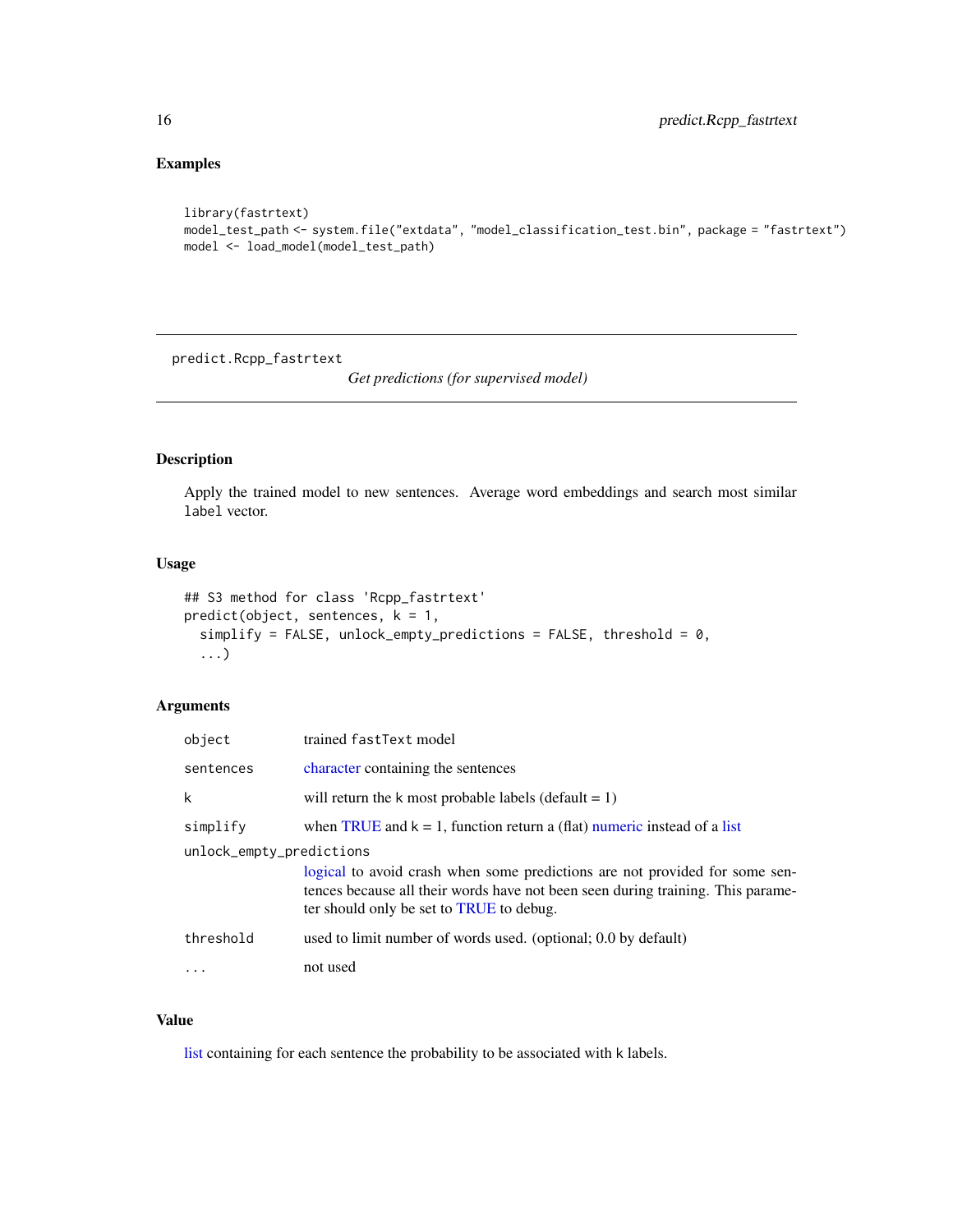#### <span id="page-16-0"></span>print\_help 17

#### Examples

```
library(fastrtext)
data("test_sentences")
model_test_path <- system.file("extdata", "model_classification_test.bin", package = "fastrtext")
model <- load_model(model_test_path)
sentence <- test_sentences[1, "text"]
print(predict(model, sentence))
```
print\_help *Print help*

#### Description

Print command information, mainly to use with [execute\(\)](#page-6-1) function.

#### Usage

print\_help()

#### Examples

## Not run: print\_help()

## End(Not run)

Rcpp\_fastrtext-class *Rcpp\_fastrtext class*

#### Description

Models are [S4](#page-0-0) objects with several slots (methods) which can be called that way: model\$slot\_name()

#### **Slots**

load Load a model predict Make a prediction execute Execute commands get\_vectors Get vectors related to provided words get\_parameters Get parameters used to train the model get\_dictionary List all words learned get\_labels List all labels learned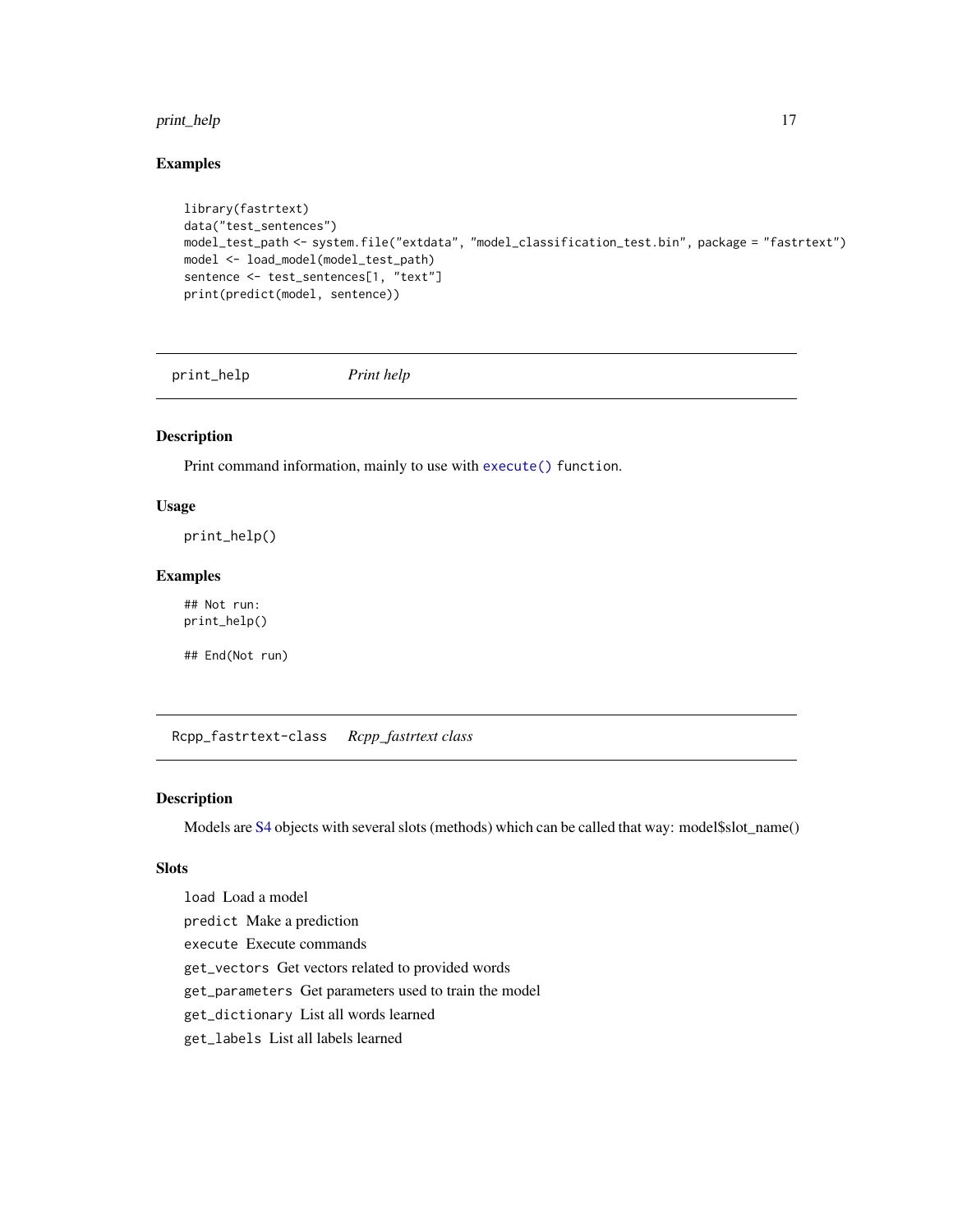<span id="page-17-0"></span>List of words that can be safely removed from sentences.

#### Usage

stop\_words\_sentences

#### Format

Character vector of stop words

#### Source

<https://archive.ics.uci.edu/ml/index.php>

test\_sentences *Sentence corpus - test part*

#### Description

This corpus contains sentences from the abstract and introduction of 30 scientific articles that have been annotated (i.e. labeled or tagged) according to a modified version of the Argumentative Zones annotation scheme.

#### Usage

test\_sentences

#### Format

2 data frame with 3117 rows and 2 variables:

text the sentences as a character vector

class.text the category of the sentence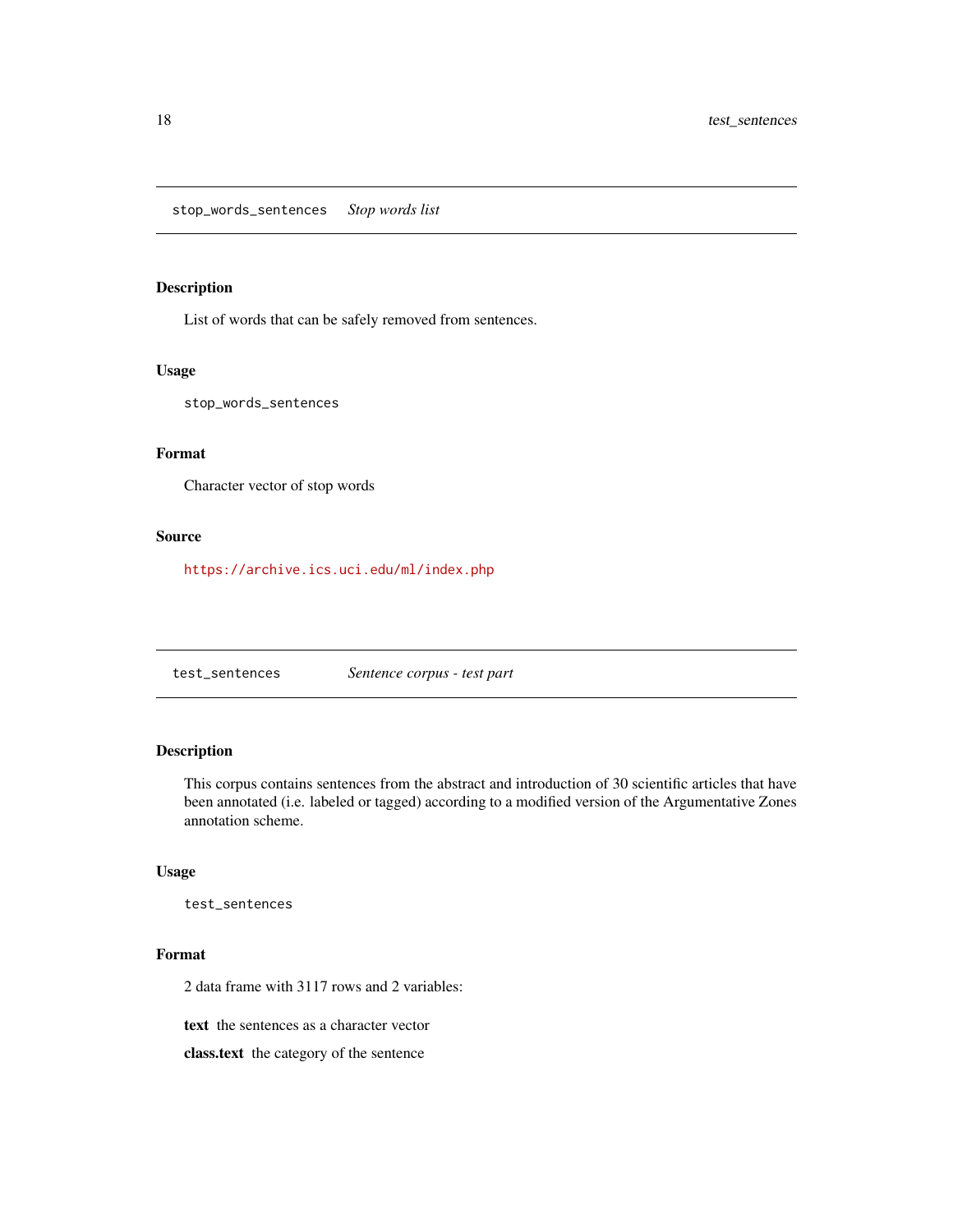#### <span id="page-18-0"></span>Details

These 30 scientific articles come from three different domains:

- 1. PLoS Computational Biology (PLOS)
- 2. The machine learning repository on arXiv (ARXIV)
- 3. The psychology journal Judgment and Decision Making (JDM)

There are 10 articles from each domain. In addition to the labeled data, this corpus also contains a corresponding set of unlabeled articles. These unlabeled articles also come from PLOS, ARXIV, and JDM. There are 300 unlabeled articles from each domain (again, only the sentences from the abstract and introduction). These unlabeled articles can be used for unsupervised or semi-supervised approaches to sentence classification which rely on a small set of labeled data and a larger set of unlabeled data.

 $====$  References  $====$ 

S. Teufel and M. Moens. Summarizing scientific articles: experiments with relevance and rhetorical status. Computational Linguistics, 28(4):409-445, 2002.

S. Teufel. Argumentative zoning: information extraction from scientific text. PhD thesis, School of Informatics, University of Edinburgh, 1999.

#### Source

<https://archive.ics.uci.edu/ml/index.php>

train\_sentences *Sentence corpus - train part*

#### **Description**

This corpus contains sentences from the abstract and introduction of 30 scientific articles that have been annotated (i.e. labeled or tagged) according to a modified version of the Argumentative Zones annotation scheme.

#### Usage

train\_sentences

#### Format

2 data frame with 3117 rows and 2 variables:

text the sentences as a character vector

class.text the category of the sentence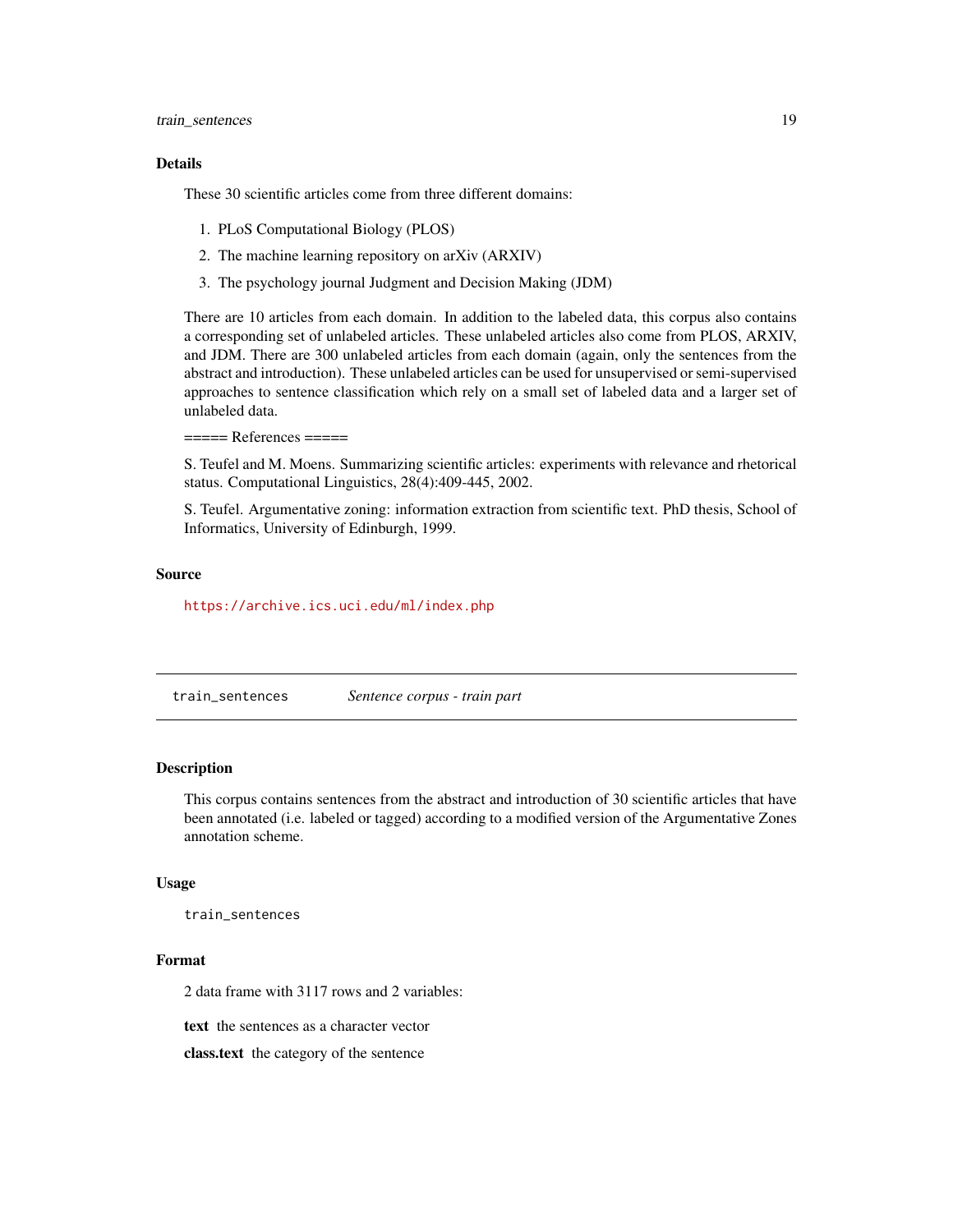These 30 scientific articles come from three different domains:

- 1. PLoS Computational Biology (PLOS)
- 2. The machine learning repository on arXiv (ARXIV)
- 3. The psychology journal Judgment and Decision Making (JDM)

There are 10 articles from each domain. In addition to the labeled data, this corpus also contains a corresponding set of unlabeled articles. These unlabeled articles also come from PLOS, ARXIV, and JDM. There are 300 unlabeled articles from each domain (again, only the sentences from the abstract and introduction). These unlabeled articles can be used for unsupervised or semi-supervised approaches to sentence classification which rely on a small set of labeled data and a larger set of unlabeled data.

 $====$  References  $====$ 

S. Teufel and M. Moens. Summarizing scientific articles: experiments with relevance and rhetorical status. Computational Linguistics, 28(4):409-445, 2002.

S. Teufel. Argumentative zoning: information extraction from scientific text. PhD thesis, School of Informatics, University of Edinburgh, 1999.

#### Source

<https://archive.ics.uci.edu/ml/index.php>